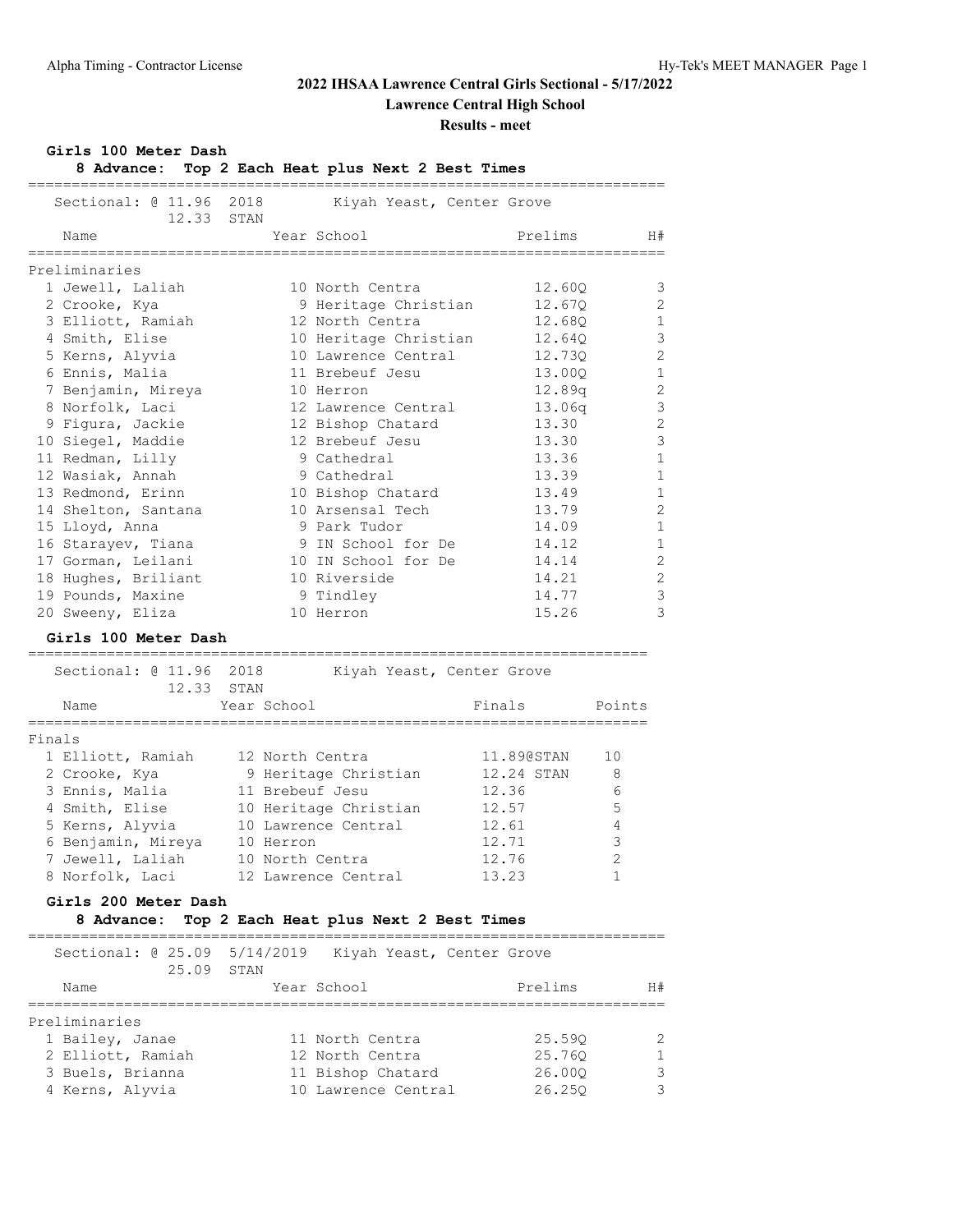### **....Girls 200 Meter Dash**

| 5 Ennis, Malia      | 11 Brebeuf Jesu       | 26.460 | 2              |
|---------------------|-----------------------|--------|----------------|
| 6 Benjamin, Mireya  | 10 Herron             | 27.120 |                |
| 7 Smiley, Victoria  | 12 Lawrence Central   | 26.72q | $\overline{2}$ |
| 8 Cannon, Aolani    | 10 Cathedral          | 27.35q |                |
| 9 Siegel, Maddie    | 12 Brebeuf Jesu       | 27.38  | $\mathbf{1}$   |
| 10 Rohan, Elsie     | 11 Bishop Chatard     | 28.47  |                |
| 11 Rose, Keyearah   | 9 Heritage Christian  | 28.57  | 3              |
| 12 Harris, Erin     | 11 Heritage Christian | 28.76  | 3              |
| 13 Snyder, Nora     | 9 Cathedral           | 29.02  | 2              |
| 14 Starayev, Tiana  | 9 IN School for De    | 29.13  | 3              |
| 15 Lloyd, Anna      | 9 Park Tudor          | 29.51  | $\mathbf{1}$   |
| 16 Gorman, Leilani  | 10 IN School for De   | 30.02  | 2              |
| 17 Hayes, Camille   | 10 Herron             | 30.16  | $\mathbf{1}$   |
| 18 Hughes, Briliant | 10 Riverside          | 30.66  | 3              |
| 19 Pounds, Maxine   | 9 Tindley             | 30.97  | 2              |

#### **Girls 200 Meter Dash**

======================================================================= Sectional: @ 25.09 5/14/2019 Kiyah Yeast, Center Grove 25.09 STAN Name Year School **Finals** Points ======================================================================= Finals 1 Elliott, Ramiah 12 North Centra 24.90@STAN 10 2 Bailey, Janae 11 North Centra 25.63 8 3 Ennis, Malia 11 Brebeuf Jesu 26.42 6 4 Kerns, Alyvia 10 Lawrence Central 27.03 5 5 Benjamin, Mireya 10 Herron 27.61 4

6 Cannon, Aolani 10 Cathedral 28.09 3

#### **Girls 400 Meter Dash**

| 57.92 STAN          | Sectional: 0 57.66 5/20/2014 Gabby Sims, Columbus Nor |            |                |                |
|---------------------|-------------------------------------------------------|------------|----------------|----------------|
| Name                | Year School                                           | Finals     |                | H# Points      |
| 1 Elliott, Ramiah   | 12 North Centra                                       | 56.25@STAN | $\mathcal{S}$  | 10             |
| 2 Burdine, Carsyn   | 12 Heritage Christian 59.64                           |            | $\mathcal{E}$  | 8              |
| 3 Smith, Elise      | 10 Heritage Christian                                 | 1:00.66    | $\mathcal{E}$  | 6              |
| 4 Bell, Caroline    | 11 Bishop Chatard                                     | 1:03.37    | $\mathcal{E}$  | 5              |
| 5 Fuller, JaLisa    | 11 Lawrence Central                                   | 1:04.84    | $\mathcal{E}$  | $\overline{4}$ |
| 6 Butler, Dominae   | 10 Park Tudor                                         | 1:04.93    | $\overline{2}$ | $\mathcal{E}$  |
| 7 Wascher, Sophia   | 10 IN School for De                                   | 1:06.24    | $\overline{2}$ | $\overline{2}$ |
|                     | 8 Stickel, Lena 9 Bishop Chatard                      | 1:06.52    | 3              | $\mathbf{1}$   |
|                     |                                                       | 1:09.40    | $\mathcal{L}$  |                |
| 10 Smith, Lynnette  | 10 Brebeuf Jesu                                       | 1:10.19    | $\mathcal{L}$  |                |
|                     | 11 Camara, Olivia (1988) 9 Park Tudor                 | 1:10.56    | $\mathcal{L}$  |                |
| 12 Perez, Arianna   | 10 Riverside                                          | 1:10.91    |                |                |
| 13 Edwards, Akielah | 10 Tindley                                            | 1:11.12    | $\overline{2}$ |                |
| 14 Sweeny, Eliza    | 10 Herron                                             | 1:11.63    |                |                |
| 15 Overton, Kira    | 10 Arsensal Tech                                      | 1:12.74    | $\mathcal{P}$  |                |
|                     | 16 Henley, Aryanna 9 Lawrence Central                 | 1:18.69    | 3              |                |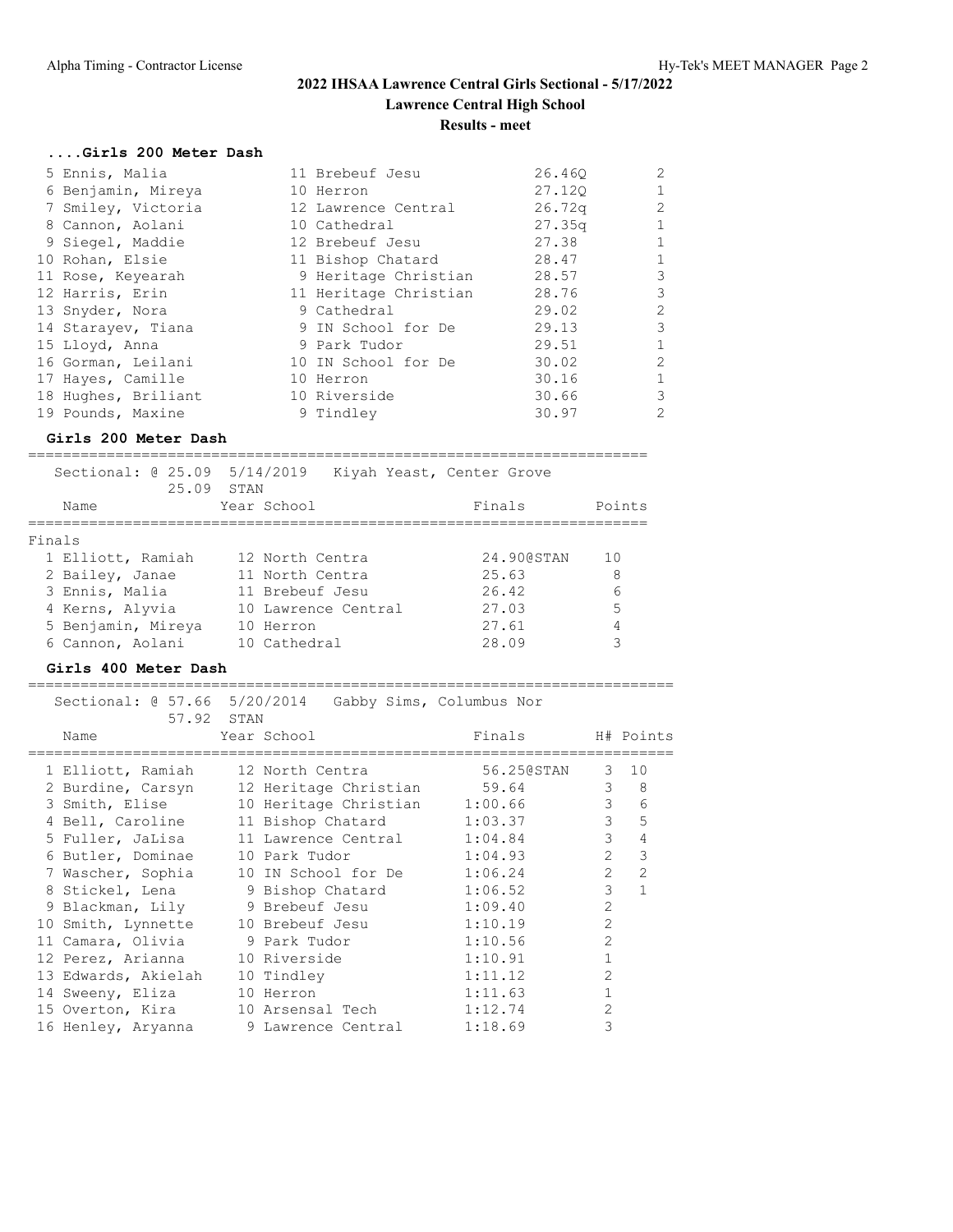**Girls 800 Meter Run**

| =============                                                                               |             |                  |                |                |
|---------------------------------------------------------------------------------------------|-------------|------------------|----------------|----------------|
| Sectional: @ 2:17.90 2008 Elizabeth Kim, Columbus North<br>$2:15.40$ STAN                   |             |                  |                |                |
| Name                                                                                        | Year School | Finals H# Points |                |                |
| 1 Farley, Gretchen 11 Park Tudor<br>$1:05.019$ $(1:05.019)$ $2:16.369$ $(1:11.350)$         |             | 2:16.370 2 10    |                |                |
| 2 Vatnsdal, Emma 11 North Centra<br>$1:08.021$ $(1:08.021)$ $2:20.959$ $(1:12.938)$         |             | 2:20.96          | 2              | 8              |
| 3 Edwards, Mary 11 North Centra<br>$1:07.125$ $(1:07.125)$ $2:22.584$ $(1:15.460)$          |             | 2:22.59          | 2              | 6              |
| 4 Gantz, Alex 12 Bishop Chatard<br>$1:10.178$ $(1:10.178)$ $2:25.489$ $(1:15.311)$          |             | 2:25.49          | 2              | 5              |
| 5 Bragg, Grace 11 Cathedral<br>$1:11.254$ $(1:11.254)$ $2:29.210$ $(1:17.956)$              |             | 2:29.21          | $\overline{2}$ | $\overline{4}$ |
| 6 Gordon, Evie 11 Heritage Christian<br>$1:11.652$ $(1:11.652)$ $2:30.263$ $(1:18.611)$     |             | 2:30.27          | 2              | 3              |
| 7 Dunn, Mary Michael 11 Brebeuf Jesu<br>$1:14.684$ $(1:14.684)$ $2:33.696$ $(1:19.012)$     |             | 2:33.70          | $\overline{2}$ | $\mathbf{2}$   |
| 8 Hamilton, Audrey 9 Brebeuf Jesu<br>$1:16.496$ $(1:16.496)$ $2:36.860$ $(1:20.364)$        |             | 2:36.86          | $\overline{2}$ | $\mathbf 1$    |
| 9 Harke, Neva 12 Herron<br>$1:13.704$ $(1:13.704)$ $2:40.093$ $(1:26.389)$                  |             | 2:40.10          | $\overline{c}$ |                |
| 10 Moyers, Abby 10 Park Tudor<br>$1:17.300$ $(1:17.300)$ $2:43.837$ $(1:26.538)$            |             | 2:43.84          | 2              |                |
| 11 Maring, Zyion 10 Herron<br>$1:17.546$ $(1:17.546)$ $2:44.073$ $(1:26.527)$               |             | 2:44.08          | 2              |                |
| 12 Reynolds, Alexis 10 Lawrence Central<br>$1:16.979$ $(1:16.979)$ $2:45.143$ $(1:28.164)$  |             | 2:45.15          | $\mathbf{2}$   |                |
| 13 Wagner, Evie 10 Cathedral<br>$1:19.021$ $(1:19.021)$ $2:45.376$ $(1:26.356)$             |             | 2:45.38          | $\mathbf{2}$   |                |
| 14 Grissom, Ella 10 Heritage Christian<br>$1:20.072$ $(1:20.072)$ $2:50.132$ $(1:30.060)$   |             | 2:50.14          | $\overline{2}$ |                |
| 15 Swanigan, Samarrah 9 Lawrence Central<br>$1:16.183$ $(1:16.183)$ $2:50.764$ $(1:34.582)$ |             | 2:50.77          | $\overline{c}$ |                |
| 16 Hawthorne, Kendall 10 Riverside<br>$1:23.942$ $(1:23.942)$ $2:54.937$ $(1:30.995)$       |             | 2:54.94          | 2              |                |
| 17 Eicher, Melissa 9 IN School for De<br>$1:26.573$ $(1:26.573)$ $3:10.047$ $(1:43.475)$    |             | 3:10.05          | $\mathbf{1}$   |                |
| 18 Kempf, Jezaya 10 IN School for De<br>$1:27.937$ $(1:27.937)$ $3:13.316$ $(1:45.379)$     |             | 3:13.32          | $\mathbf{1}$   |                |
| 19 Areal, Sara 10 Riverside<br>$2:01.494$ $(2:01.494)$ $4:16.043$ $(2:14.549)$              |             | 4:16.05          | $\mathbf{1}$   |                |
| -- Stickel, Mayan 12 Bishop Chatard                                                         |             | DNF              | 2              |                |

#### **Girls 1600 Meter Run**

======================================================================= Sectional: @ 5:01.65 5/14/2013 Mackenzie Caldwell, Columbus Nor 5:02.36 STAN Name Year School **Finals** Points ======================================================================= 1 Farley, Gretchen 11 Park Tudor 4:57.10@STAN 10 2 Martin, Kendall 12 Brebeuf Jesu 4:59.46@STAN 8 3 Matthews, Kaelina 9 North Centra 5:24.64 6 4 Rocchio, Maddie 10 North Centra 5:24.88 5 5 Delaney, Dearbhla 11 Cathedral 5:41.14 4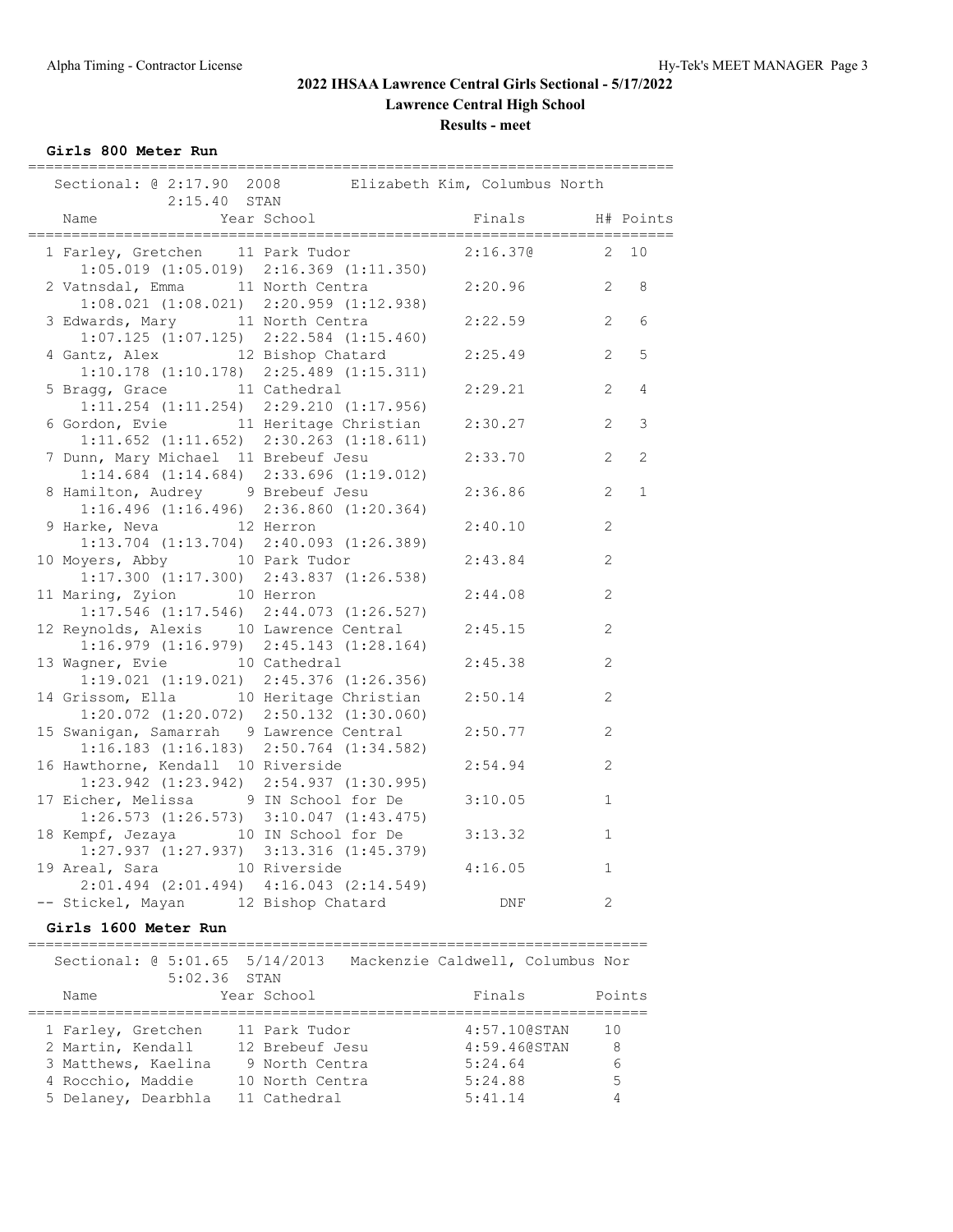#### **....Girls 1600 Meter Run**

| 6 Wojcieszek, Brooke 11 Cathedral |                       | 5:43.79 | 3            |
|-----------------------------------|-----------------------|---------|--------------|
| 7 Keller, Meaghan                 | 9 Brebeuf Jesu        | 5:49.44 | 2            |
| 8 Clapacs, Caroline               | 11 Bishop Chatard     | 5:50.62 | $\mathbf{1}$ |
| 9 Engelman, Morgan                | 10 Bishop Chatard     | 6:00.89 |              |
| 10 Hasenour, Addison              | 9 Herron              | 6:01.60 |              |
| 11 Pippin, Emma                   | 12 Heritage Christian | 6:04.36 |              |
| 12 Maxim, Simone                  | 11 Herron             | 6:22.63 |              |
| 13 Hawthorne, Kendall             | 10 Riverside          | 6:25.26 |              |
| 14 Johnson, Kate                  | 11 Heritage Christian | 6:35.11 |              |
| 15 Eicher, Melissa                | 9 IN School for De    | 7:13.46 |              |
|                                   |                       |         |              |

#### **Girls 3200 Meter Run**

======================================================================= Sectional: @ 10:58.27 5/14/2013 Mackenzie Caldwell, Columbus Nor 10:53.59 STAN Name Year School Finals Points ======================================================================= 1 Kennedy, Sophia 11 Park Tudor 10:49.63@STAN 10 1:18.892 (1:18.892) 2:37.584 (1:18.693) 3:58.434 (1:20.850) 5:20.964 (1:22.530) 6:44.114 (1:23.150) 8:07.750 (1:23.637) 9:31.832 (1:24.083) 10:49.627 (1:17.795) 2 Martin, Kendall 12 Brebeuf Jesu 11:13.68 8 1:22.086 (1:22.086) 2:45.656 (1:23.570) 4:10.507 (1:24.852) 5:35.481 (1:24.974) 7:00.942 (1:25.462) 8:26.710 (1:25.768) 9:52.801 (1:26.091) 11:13.672 (1:20.871) 3 Tipmore, Sophia 11 North Centra 11:23.41 6 1:23.252 (1:23.252) 2:47.347 (1:24.095) 4:12.889 (1:25.542) 5:39.714 (1:26.826) 7:07.679 (1:27.965) 8:34.434 (1:26.755) 10:01.476 (1:27.042) 11:23.403 (1:21.928) 4 Garten, Emily 3 Brebeuf Jesu 11:29.55 5 1:22.929 (1:22.929) 2:47.092 (1:24.163) 4:12.619 (1:25.528) 5:39.530 (1:26.911) 7:07.440 (1:27.910) 8:34.199 (1:26.759) 10:01.733 (1:27.535) 11:29.547 (1:27.814) 5 Tezera, Samrawit 10 North Centra 11:48.67 4 1:23.799 (1:23.799) 2:48.982 (1:25.184) 4:16.912 (1:27.930) 5:47.022 (1:30.111) 7:19.748 (1:32.726) 8:50.590 (1:30.843) 10:23.354 (1:32.765) 11:48.668 (1:25.314) 6 Stewart, Mallory 12 Bishop Chatard 12:29.06 3 1:25.634 (1:25.634) 2:56.188 (1:30.555) 4:31.515 (1:35.328) 6:08.980 (1:37.465) 7:45.875 (1:36.895) 9:23.545 (1:37.670) 10:59.884 (1:36.339) 12:29.054 (1:29.170) 7 Holtrup, Catherine 11 Cathedral 1:24.112 (1:24.112) 2:53.264 (1:29.153) 4:31.288 (1:38.025) 6:09.790 (1:38.503) 7:53.339 (1:43.549) 9:38.462 (1:45.123) 11:25.064 (1:46.603) 12:59.961 (1:34.898) 8 Landis, Skylar 11 Cathedral 14:01.06 1 1:26.834 (1:26.834) 3:05.872 (1:39.038) 4:50.900 (1:45.029) 6:37.312 (1:46.412) 8:29.532 (1:52.220) 10:24.967 (1:55.435) 12:17.670 (1:52.704) 14:01.058 (1:43.388) 9 Rader, Lucille 9 Herron 15:11.70 1:40.367 (1:40.367) 3:35.597 (1:55.231) 5:33.307 (1:57.710) 7:29.886 (1:56.580) 9:25.865 (1:55.980) 11:23.999 (1:58.135) 13:23.065 (1:59.066) 15:11.699 (1:48.635) 10 Madrazo, Sophia 10 Herron 15:40.35 1:40.282 (1:40.282) 3:35.490 (1:55.208) 5:32.639 (1:57.149) 7:29.430 (1:56.792) 9:28.296 (1:58.866) 11:31.966 (2:03.670) 13:40.237 (2:08.272) 15:40.347 (2:00.110)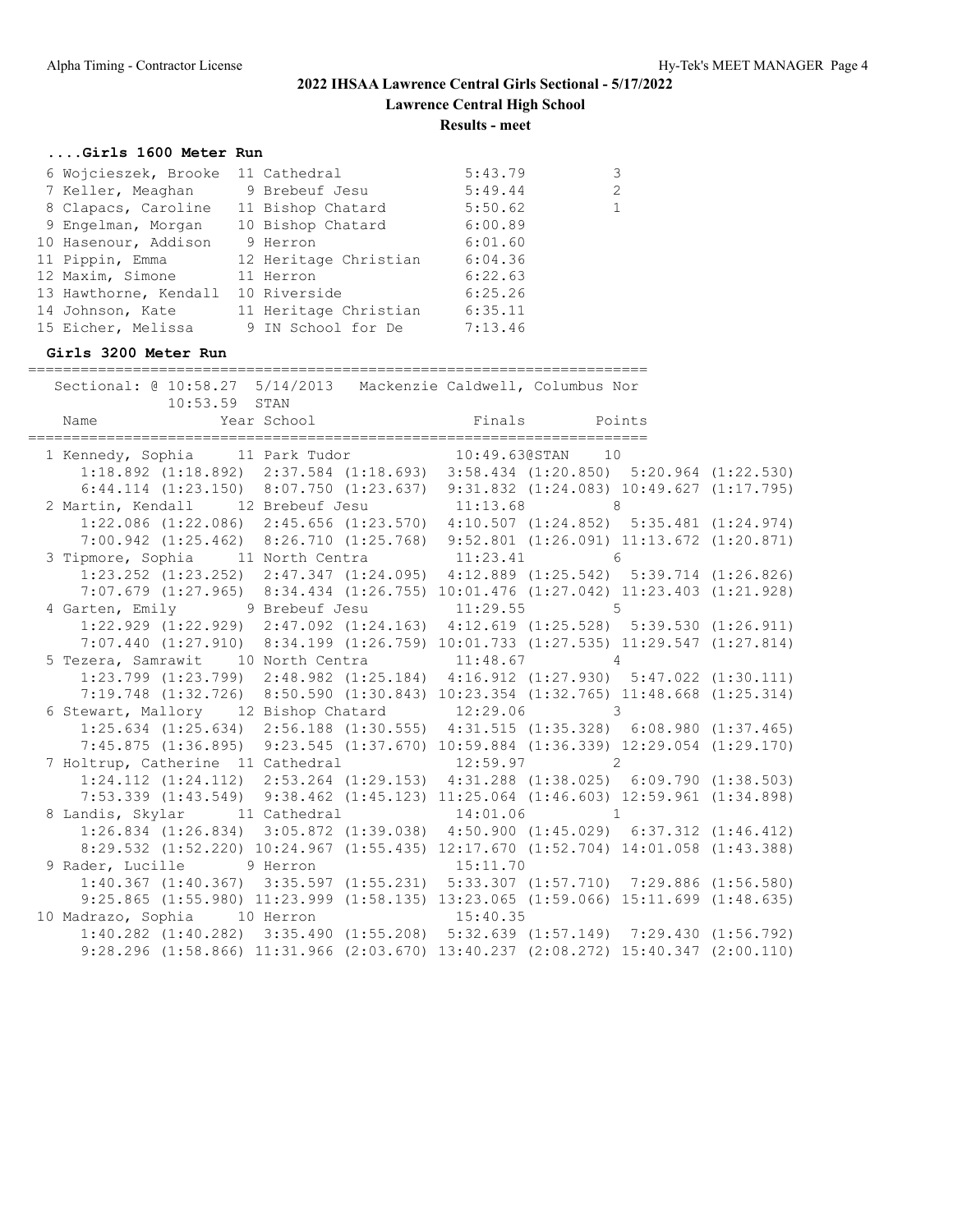## **2022 IHSAA Lawrence Central Girls Sectional - 5/17/2022**

**Lawrence Central High School**

### **Results - meet**

### **Girls 100 Meter Hurdles**

**8 Advance: Top 2 Each Heat plus Next 2 Best Times**

| Sectional: @ 14.62 2018                | 15.08 STAN         |              | Haley Goines, Center Grove              |        |                                        |              |                |               |  |
|----------------------------------------|--------------------|--------------|-----------------------------------------|--------|----------------------------------------|--------------|----------------|---------------|--|
| Name                                   |                    |              | Year School<br>======================== |        | Prelims<br>=========================== |              | H#             |               |  |
| Preliminaries                          |                    |              |                                         |        |                                        |              |                |               |  |
| 1 Sanders, Reese                       |                    |              | 12 Cathedral                            |        | 14.68QSTAN                             |              | 1              |               |  |
| 2 Sowinski, Mary Bea                   |                    |              | 12 Bishop Chatard                       |        | 15.720                                 |              | $\overline{2}$ |               |  |
| 3 Purnell, Pa'Shence                   |                    |              | 10 Herron                               |        | 15.75Q                                 |              | 3              |               |  |
| 4 Schultze, Alaina                     |                    |              | 12 Heritage Christian                   |        | 16.33Q                                 |              | 3              |               |  |
| 5 Felts, Grace                         |                    |              | 11 Bishop Chatard                       |        | 16.95Q                                 |              | $\mathfrak{D}$ |               |  |
| 6 Bennett, Chanel                      |                    |              | 11 Lawrence Central                     |        | 16.97Q                                 |              | 1              |               |  |
| 7 Mayo, Nichole                        |                    |              | 10 Cathedral                            |        | 17.11q                                 |              | 3              |               |  |
| 8 Morton, Mckenzie                     |                    |              | 9 Lawrence Central                      |        | 17.76q                                 |              | 2              |               |  |
| 9 Anderson, Nathalie                   |                    |              | 10 Brebeuf Jesu                         |        | 17.88                                  |              | 1              |               |  |
| 10 Walton, Sarah                       |                    |              | 10 IN School for De                     |        | 17.94                                  |              | 3              |               |  |
| 11 Shelton, Santana                    |                    |              | 10 Arsensal Tech                        |        | 17.95                                  |              | 3              |               |  |
| 12 Deetz, Lainey                       |                    |              | 9 North Centra                          |        | 18.04                                  |              | $\mathbf 1$    |               |  |
| 13 Rogers, Ruby                        |                    |              | 9 North Centra                          |        | 18.05                                  |              | 2              |               |  |
| 14 Moeller, Claire                     |                    |              | 12 Brebeuf Jesu                         |        | 19.09                                  |              | 2              |               |  |
| 15 Jackson, Parker                     |                    |              | 9 Herron                                |        | 20.20                                  |              | $\overline{2}$ |               |  |
| 16 Laune, Hope                         |                    |              | 10 IN School for De                     |        | 20.87                                  |              |                | 1 re-run time |  |
| 17 Edwards, Akielah                    |                    |              | 10 Tindley                              |        | 21.46                                  |              | 3              |               |  |
| 18 Crossley, Kayla                     |                    |              | 9 Riverside                             |        | 23.02                                  |              | $\mathbf{1}$   |               |  |
| 19 Rodriguez, Jayla                    |                    |              | 9 Heritage Christian                    |        | 25.43                                  |              | 1              |               |  |
|                                        |                    |              |                                         |        |                                        |              |                |               |  |
| Girls 100 Meter Hurdles                |                    |              |                                         |        | ==========================             |              |                |               |  |
| Sectional: @ 14.62                     | 2018<br>15.08 STAN |              | Haley Goines, Center Grove              |        |                                        |              |                |               |  |
| Name                                   |                    | Year School  |                                         | Finals |                                        | Points       |                |               |  |
| ___________                            |                    | __________   |                                         |        |                                        |              |                |               |  |
| Finals                                 |                    |              |                                         |        |                                        |              |                |               |  |
| 1 Sanders, Reese                       | 12 Cathedral       |              |                                         |        | 14.55@STAN                             | 10           |                |               |  |
| 2 Sowinski, Mary Bea 12 Bishop Chatard |                    |              |                                         | 15.42  |                                        | 8            |                |               |  |
| 3 Purnell, Pa'Shence 10 Herron         |                    |              |                                         | 15.69  |                                        | 6            |                |               |  |
| 4 Schultze, Alaina                     |                    |              | 12 Heritage Christian                   | 16.24  |                                        | 5            |                |               |  |
| 5 Felts, Grace                         |                    |              | 11 Bishop Chatard                       | 16.58  |                                        | 4            |                |               |  |
| 6 Mayo, Nichole                        |                    | 10 Cathedral |                                         | 16.66  |                                        | 3            |                |               |  |
| 7 Bennett, Chanel                      |                    |              | 11 Lawrence Central                     | 17.09  |                                        | 2            |                |               |  |
| 8 Morton, Mckenzie 9 Lawrence Central  |                    |              |                                         | 17.73  |                                        | $\mathbf{1}$ |                |               |  |
| Girls 300 Meter Hurdles                |                    |              |                                         |        |                                        |              |                |               |  |
| Sectional: @ 44.88<br>45.44            | 2009<br>STAN       |              | Brittany Housel, Columbus East          |        |                                        |              |                |               |  |
|                                        |                    |              |                                         |        |                                        |              |                |               |  |

| Name                 | Year School           | Finals     |   | H# Points                |
|----------------------|-----------------------|------------|---|--------------------------|
| 1 Sanders, Reese     | 12 Cathedral          | 43.680STAN |   | $3 \quad 10$             |
| 2 Crooke, Kya        | 9 Heritage Christian  | 45.49      |   | - 8                      |
| 3 Sowinski, Mary Bea | 12 Bishop Chatard     | 46.28      |   | - 6                      |
| 4 Felts, Grace       | 11 Bishop Chatard     | 46.86      | 3 | $5^{\circ}$              |
| 5 Purnell, Pa'Shence | 10 Herron             | 47.36      |   | $\overline{4}$           |
| 6 Boyd, Arissa       | 12 North Centra       | 49.14      |   | $\overline{\phantom{a}}$ |
| 7 Schultze, Alaina   | 12 Heritage Christian | 49.18      |   | $\mathcal{P}$            |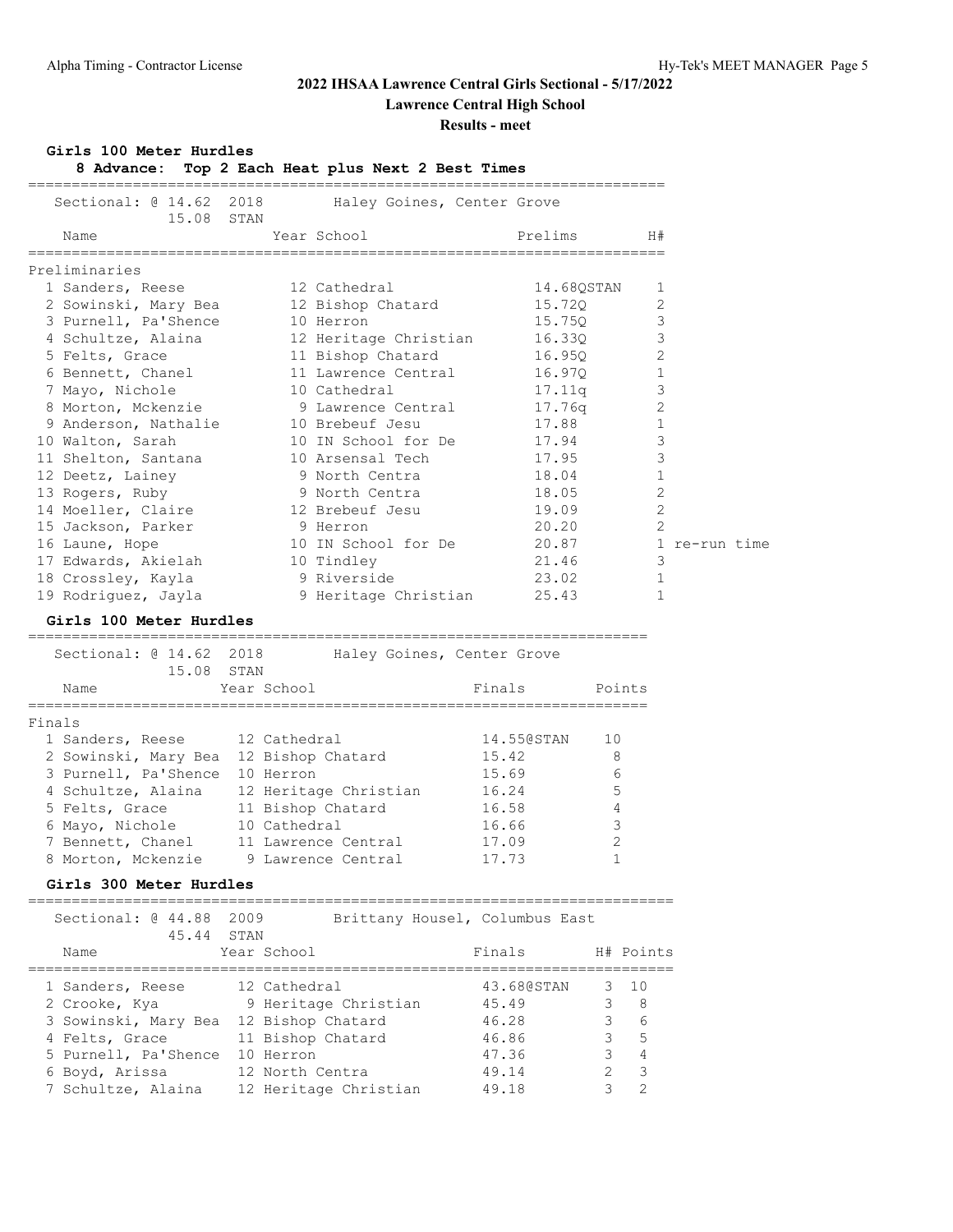### **....Girls 300 Meter Hurdles**

| 8 Mayo, Nichole      | 10 Cathedral        | 49.92   | 3              |  |
|----------------------|---------------------|---------|----------------|--|
| 9 Anderson, Nathalie | 10 Brebeuf Jesu     | 50.77   | $\mathfrak{L}$ |  |
| 10 Wilburn, Isabella | 10 Park Tudor       | 50.91   | $\overline{2}$ |  |
| 11 Walton, Sarah     | 10 IN School for De | 50.95   | 3              |  |
| 12 Rogers, Ruby      | 9 North Centra      | 51.21   | 2              |  |
| 13 Moeller, Claire   | 12 Brebeuf Jesu     | 54.42   | $\overline{2}$ |  |
| 14 Bennett, Chanel   | 11 Lawrence Central | 55.85   | $\mathbf{1}$   |  |
| 15 Jackson, Parker   | 9 Herron            | 56.03   | $\mathfrak{D}$ |  |
| 16 Hayes, Alizza     | 10 Lawrence Central | 56.61   | $\mathfrak{D}$ |  |
| 17 Laune, Hope       | 10 IN School for De | 1:01.71 | 1              |  |
| 18 Crossley, Kayla   | 9 Riverside         | 1:02.20 |                |  |
|                      |                     |         |                |  |

### **Girls 4x100 Meter Relay**

======================================================================= Sectional: @ 48.57 2018 Center Grove, Center Grove

|          | 48.62 STAN                     |            |        |                |
|----------|--------------------------------|------------|--------|----------------|
| School   |                                | Finals     | Points |                |
|          | 1 North Central (Indianapolis) | 48.520STAN | 10     |                |
|          | 2 Indianapolis Bishop Chatard  | 49.50      | 8      |                |
|          | 3 Heritage Christian           | 49.52      | 6      |                |
|          | 4 Brebeuf Jesuit Preparatory   | 50.14      | 5      |                |
|          | 5 Indianapolis Cathedral       | 50.96      | 4      |                |
| 6 Herron |                                | 51.31      | 3      |                |
|          | 7 Indiana School for the Deaf  | 54.35      |        |                |
|          | -- Lawrence Central            | DO         |        | zone violation |

### **Girls 4x400 Meter Relay**

| Sectional: @ 4:01.30 5/14/2013 Columbus North, Columbus Nor                      |  |                                           |                |                |
|----------------------------------------------------------------------------------|--|-------------------------------------------|----------------|----------------|
| 3:58.43 STAN                                                                     |  | O Malone, G Sims, R Sollman, M Hofmeister |                |                |
| School                                                                           |  | Finals                                    |                | H# Points      |
|                                                                                  |  |                                           |                |                |
| 1 Indianapolis Cathedral                                                         |  | 3:59.530                                  |                | 2, 10          |
| $3:02.874$ $(3:02.874)$ $3:59.529$ $(56.655)$                                    |  |                                           |                |                |
| 2 Indianapolis Bishop Chatard                                                    |  | 4:00.250                                  | $\overline{2}$ | 8              |
| $3:01.907$ $(3:01.907)$ $4:00.247$ $(58.340)$                                    |  |                                           |                |                |
| 3 North Central (Indianapolis)                                                   |  | 4:01.79                                   | $\mathcal{L}$  | 6              |
| $3:06.287$ $(3:06.287)$ $4:01.783$ $(55.496)$                                    |  |                                           |                |                |
| 4 Herron                                                                         |  | 4:13.15                                   | $\overline{2}$ | 5              |
| $3:10.126$ $(3:10.126)$ $4:13.147$ $(1:03.021)$                                  |  |                                           |                |                |
| 5 Park Tudor                                                                     |  | 4:18.28                                   | $\mathcal{L}$  | $\overline{4}$ |
| $3:13.412$ $(3:13.412)$ $4:18.279$ $(1:04.867)$                                  |  |                                           |                |                |
| 6 Heritage Christian                                                             |  | 4:22.56                                   | $\mathfrak{D}$ | 3              |
| $3:17.522$ $(3:17.522)$ $4:22.560$ $(1:05.038)$                                  |  |                                           |                |                |
| 7 Lawrence Central                                                               |  | 4:31.11                                   | $2^{\circ}$    | $\mathcal{L}$  |
| $3:21.684$ $(3:21.684)$ $4:31.107$ $(1:09.424)$                                  |  | 4:34.22                                   | $\overline{2}$ | $\mathbf{1}$   |
| 8 Brebeuf Jesuit Preparatory                                                     |  |                                           |                |                |
| $3:26.851$ $(3:26.851)$ $4:34.212$ $(1:07.362)$<br>9 Indiana School for the Deaf |  | 4:41.42                                   | $\mathbf{1}$   |                |
|                                                                                  |  |                                           |                |                |
| $3:33.874$ $(3:33.874)$ $4:41.415$ $(1:07.542)$                                  |  |                                           |                |                |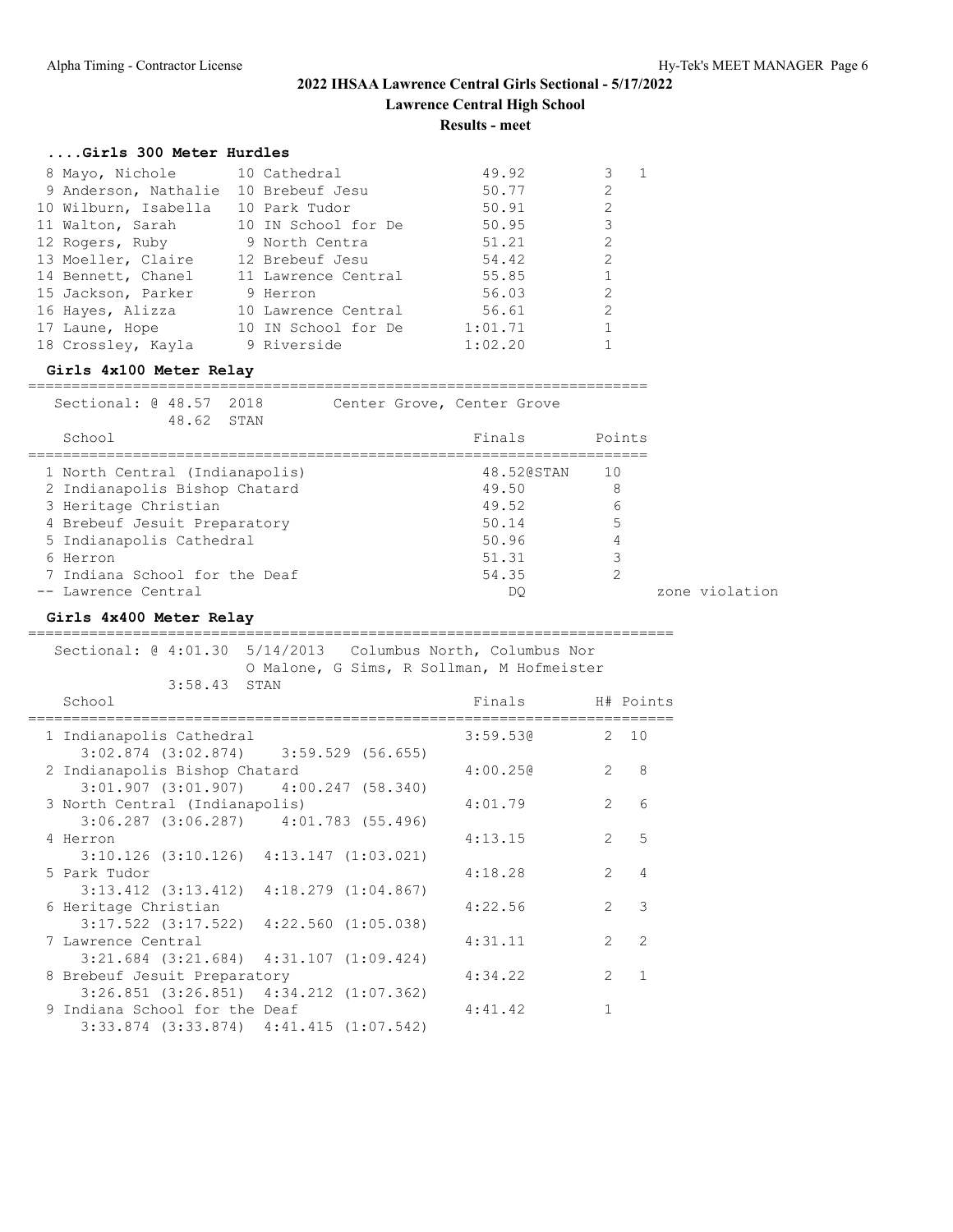### **Girls 4x800 Meter Relay** ======================================================================= Sectional: @ 9:39.75 1997 , Columbus North Aymond, Hardwick, Waggoner, Jordan 9:27.62 STAN School **Finals** Points Points Points Points Points Points Points Points Points Points Points Points Points Points Points Points Points Points Points Points Points Points Points Points Points Points Points Points Points Poi ======================================================================= 1 North Central (Indianapolis) 9:47.24<br>2 Indianapolis Bishop Chatard 9:59.82 2 Indianapolis Bishop Chatard 9:59.82 8<br>3 Indianapolis Cathedral 10:15.62 6<br>4 Brebeuf Jesuit Preparatory 10:54.86 5 3 Indianapolis Cathedral 4 Brebeuf Jesuit Preparatory 10:54.86 5<br>5 Herron 11:10.40 4 4 Brebeuf Jesuit Preparatory 10:54.86<br>5 Herron 11:10.40 **Girls High Jump** ======================================================================= Sectional:  $\theta$  5-08 2002 Jessica Stringer, Franklin 5-04.00 STAN Name **The Year School** Points Points ======================================================================= 1 Crooke, Kya 9 Heritage Christian 5-06.00 STAN 10 4-06 4-08 4-10 5-00 5-01 5-02 5-03 5-06 5-11 P P P P P O P O XXX 2 Supe, Anna 11 Park Tudor 4-10.00 7 4-06 4-08 4-10 5-00 O O O XXX 2 Baker, Marissa 10 Brebeuf Jesu 4-10.00 7 4-06 4-08 4-10 5-00 O O O XXX 4 Ball, Daisjah 11 North Centra 4-08.00 5 4-06 4-08 4-10 O XO XXX -- Speicher, Elle 9 Herron NH  $4 - 06$  XXX -- Smith, Olivia 9 North Centra NH  $4 - 06$  XXX -- Cannon, Aolani 10 Cathedral MH  $4 - 06$  XXX -- Rayford, Raven 12 Cathedral MH  $4 - 06$ XXX

### **Girls Pole Vault**

| Sectional: @ 12-06 2012 |   | $11 - 06.00$ STAN |             |                                                     |         |     | Sydney Clute, Center Grove                                          |          |     |        |
|-------------------------|---|-------------------|-------------|-----------------------------------------------------|---------|-----|---------------------------------------------------------------------|----------|-----|--------|
| Name                    |   |                   | Year School |                                                     |         |     | Finals                                                              |          |     | Points |
|                         |   |                   |             |                                                     |         |     | 1 Swart, Kailee 11 Cathedral 12-04.00 STAN                          |          | 10  |        |
|                         |   |                   |             |                                                     |         |     | 8-00 8-06 9-00 9-06 10-00 10-03 10-06 11-03 11-09 12-01 12-04 12-07 |          |     |        |
|                         | P |                   |             | P P P                                               | $\circ$ | XO. | $\circ$                                                             | $\Omega$ | XO. | XXX    |
| 2 Harke, Neva           |   |                   | 12 Herron   |                                                     |         |     | $10 - 03.00$                                                        |          |     | 8      |
|                         |   |                   |             | $8-00$ $8-06$ $9-00$ $9-06$ $10-00$ $10-03$ $10-06$ |         |     |                                                                     |          |     |        |
|                         | ∩ | XO                | $\circ$     |                                                     | XXX     |     |                                                                     |          |     |        |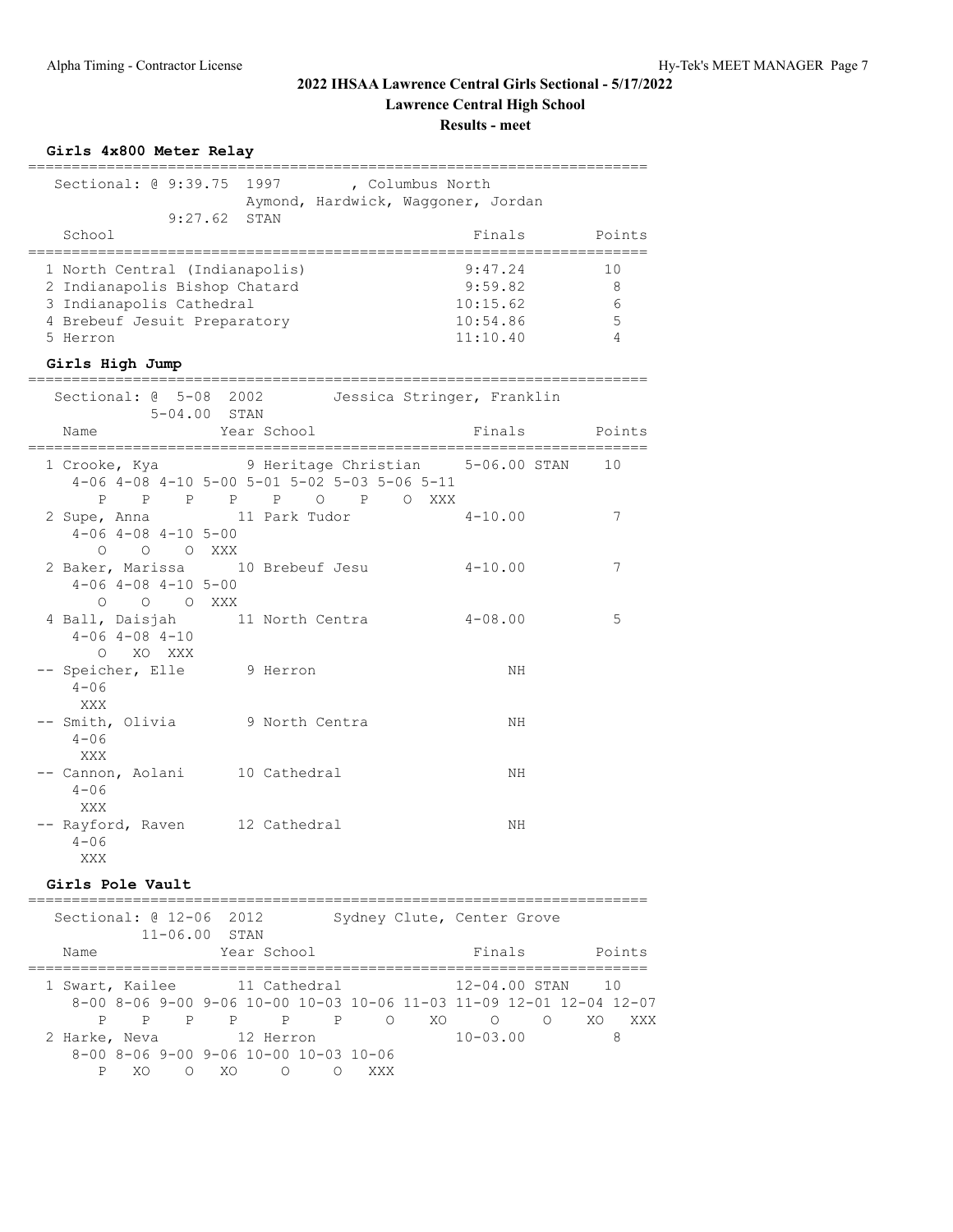**Results - meet**

| Girls Pole Vault                                        |              |                |
|---------------------------------------------------------|--------------|----------------|
| 3 Price, Alise 12 Herron                                | $J10-03.00$  | 6              |
| 8-00 8-06 9-00 9-06 10-00 10-03 10-06                   |              |                |
| P O O O XO XO XXX                                       |              |                |
| 4 Weigand, Kate 10 Park Tudor                           | $10 - 00.00$ | 5              |
| $8 - 00$ $8 - 06$ $9 - 00$ $9 - 06$ $10 - 00$ $10 - 03$ |              |                |
| P P O O O XXX                                           |              |                |
| 5 Danilson, Ainsley 10 Cathedral                        | $9 - 06.00$  | 4              |
| $8 - 00$ $8 - 06$ $9 - 00$ $9 - 06$ $10 - 00$           |              |                |
| P O O O XXX                                             |              |                |
| 6 Jung, Quinlyn 11 Brebeuf Jesu                         | $9 - 00.00$  | 3              |
| $8 - 00$ $8 - 06$ $9 - 00$ $9 - 06$                     |              |                |
| P P XO XXX                                              |              |                |
| 7 Stapleton, Emma 12 Bishop Chatard                     | $8 - 06.00$  | $\mathfrak{D}$ |
| $8 - 00$ $8 - 06$ $9 - 00$                              |              |                |
| P OXXX                                                  |              |                |
| 8 Hostettler, Deirdr 12 Bishop Chatard                  | $8 - 00.00$  | 0.50           |
| $8 - 008 - 06$                                          |              |                |
| XXO XXX                                                 |              |                |
| 8 Moeller, Claire 12 Brebeuf Jesu                       | $8 - 00.00$  | 0.50           |
| $8 - 008 - 06$                                          |              |                |
| XXO XXX                                                 |              |                |

### **Girls Long Jump**

| =========================<br>Sectional: @ 18-04.50 2018 Kloie Doublin, Franklin                                                        |                |
|----------------------------------------------------------------------------------------------------------------------------------------|----------------|
| 17-08.75 STAN<br>Name Year School Manuel Points<br>--------------------<br>__________________________                                  |                |
| 1 Stapleton, Emma 12 Bishop Chatard 16-10.50 10                                                                                        |                |
| $10-01.2$ $10-10.50$ $16-10$ FOUL FOUL FOUL<br>2 Baker, Marissa 10 Brebeuf Jesu 16-09.00 8<br>16-09 FOUL 15-10 14-01.75 14-08.50 15-00 |                |
| 3 Bailey, Mi'Kya 10 Lawrence Central 16-07.00<br>16-03.25 15-05.75 16-07 15-11.50 15-05 FOUL                                           | 6              |
| 4 Kramer, Karsyn 11 Cathedral 16-06.00 5<br>16-01 16-05.75 16-03 16-00.25 16-06 16-03.50                                               |                |
| 5 Bostic, Aubrey 9 North Centra 16-04.25<br>FOUL 15-09.25 15-10 FOUL 14-06 16-04.25                                                    | $\overline{4}$ |
| 6 Barnes, Ellie 9 Cathedral 16-01.50<br>16-00.50 16-01.50 FOUL FOUL FOUL FOUL                                                          | 3              |
| 7 Bell, Caroline 11 Bishop Chatard J16-01.50<br>15-08 16-01.50 15-03.75 16-00 15-11 15-08.50                                           | 2              |
| 8 Davis, Maliyah 12 North Centra 16-00.75<br>16-00.75 FOUL FOUL FOUL FOUL FOUL                                                         | $\mathbf{1}$   |
| 9 Zinerman, Jayonna 10 Herron 15-06.25<br>14-03.50 15-06.25 FOUL FOUL FOUL 15-02.50                                                    |                |
| 10 Shelton, Santana 10 Arsensal Tech 15-02.50<br>13-11 15-02.50 15-02.50                                                               |                |
| 11 Rouget, Lily 12 Heritage Christian 14-05.00<br>14-05 FOUL 14-01.25                                                                  |                |
| 12 Breaux, Nia 10 Park Tudor 13-03.25<br>12-07 13-03.25 12-05                                                                          |                |
| 13 Kiwanuka, Laila 11 Brebeuf Jesu 12-10.50<br>$12 - 10.50$ $12 - 06.25$ $12 - 03$                                                     |                |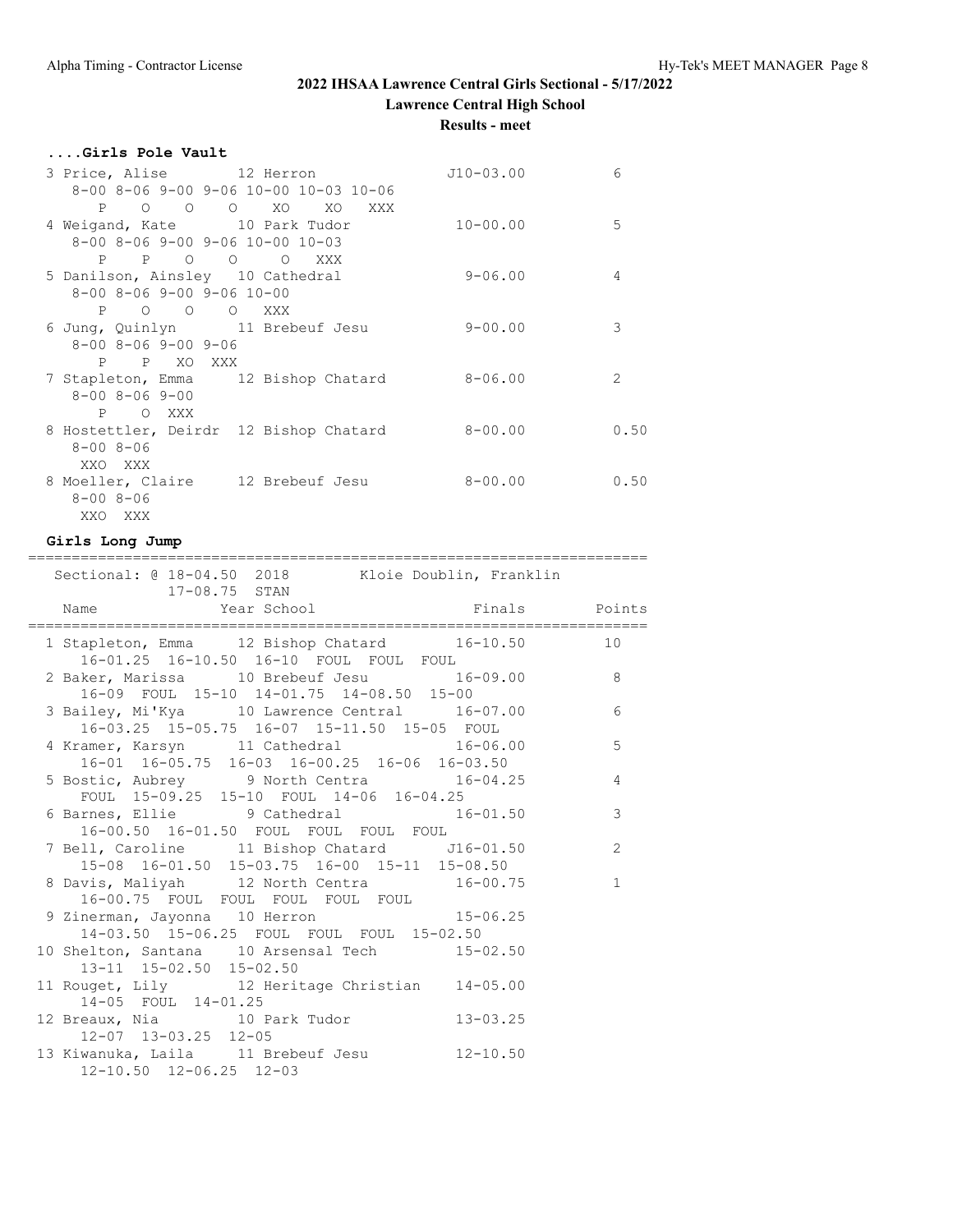## **2022 IHSAA Lawrence Central Girls Sectional - 5/17/2022**

**Lawrence Central High School**

**Results - meet**

## **....Girls Long Jump**

-- Lee, Thalia 9 Lawrence Central FOUL FOUL FOUL FOUL

### **Girls Shot Put**

| Sectional: @ 42-03.50 2002 Jessica Brown, Greensburg<br>40-09.25 STAN Name Year School Finals Points                                               |                  |                |
|----------------------------------------------------------------------------------------------------------------------------------------------------|------------------|----------------|
|                                                                                                                                                    | ---------------- |                |
| 1 Nesmith, Savannah 11 Brebeuf Jesu 39-03.50 10                                                                                                    |                  |                |
| 35-03.75 36-06.75 37-08.50 36-10.50 39-03.50 36-09.50<br>2 Moore, Aliyah 12 Lawrence Central 37-06.50<br>36-02 35-08 34-10 35-04.25 37-06.50 36-06 |                  | 8              |
| 3 Chandler, Amaya 9 North Centra 33-11.25 6<br>FOUL 26-11 30-09.25 FOUL FOUL 33-11.25                                                              |                  |                |
| 4 Doaks, Arianaa 10 Brebeuf Jesu 33-07.00<br>26-08.75 33-07 FOUL 30-07.50 29-00.75 30-10                                                           |                  | 5              |
| 5 Wilcher, Sarah 12 Park Tudor 32-09.50<br>32-09.50 31-06.50 32-08.50 32-05.25 30-01 29-03                                                         |                  | $\overline{4}$ |
| 6 Gooch, Tracey 12 North Centra 32-08.00<br>FOUL 31-06.25 31-04.75 FOUL 32-08 FOUL                                                                 |                  | $\mathcal{S}$  |
| 7 Robinson, Alexis 12 Lawrence Central 32-01.00<br>$28-01.25 \quad 28-02 \quad 27-11 \quad 30-00.25 \quad 32-01 \quad 32-00.25$                    |                  | 2              |
| 8 Thompson, Anna 11 Bishop Chatard 30-10.00<br>$27 - 08.75$ 30-10 30-02.25 30-06 30-09.25 28-09                                                    |                  | $\mathbf{1}$   |
| 9 Moffatt, Brooklyn 10 Arsensal Tech 28-07.50<br>26-04.75 FOUL 28-07.50 28-01 FOUL 28-07.50                                                        |                  |                |
| 10 Stevenson, Cameron 12 Bishop Chatard 28-01.50<br>28-01.50 27-09.75 27-01.25                                                                     |                  |                |
| 11 Huff, Nya $11$ Cathedral $27-01.25$<br>26-00.50 27-01.25 26-11.75                                                                               |                  |                |
| 12 Jones, Elizabeth 11 IN School for De 24-11.00<br>$23-10$ $24-11$ $24-03.75$                                                                     |                  |                |
| 13 Hanson, Mallory 9 Cathedral 24-03.00<br>23-09.50 24-03 23-06.50                                                                                 |                  |                |
| 14 Dinwiddle, Janiyah 10 Arsensal Tech 24-00.00<br>22-00.50 24-00 22-03.25                                                                         |                  |                |
| 15 Buckles, Gabrielle 9 Heritage Christian 23-07.00<br>21-09 22-09 23-07                                                                           |                  |                |
| 16 Link, Chloe' 9 Heritage Christian 21-02.00<br>21-02 20-03.50 20-11.50                                                                           |                  |                |
| 17 Jordan, McCullough 10 Park Tudor 21-01.25<br>19-11.75 20-02 21-01.25                                                                            |                  |                |
| 18 Eboundane, Christi 10 Riverside 20-09.25<br>20-05.25 20-08.50 20-09.25                                                                          |                  |                |
| 19 Perez, Arianna 10 Riverside<br>17-09 25 19-07 75 20 01 75<br>17-09.25 19-07.75 20-01.75                                                         | $20 - 01.75$     |                |
| $18-09.00$<br>$18-02.75$<br>20 Barnett, Penny 10 Herron<br>16-11.50 FOUL 18-09                                                                     |                  |                |
| 21 Durcholz, Lillian 10 Herron<br>15-10 15-11.75 18-02.75                                                                                          |                  |                |